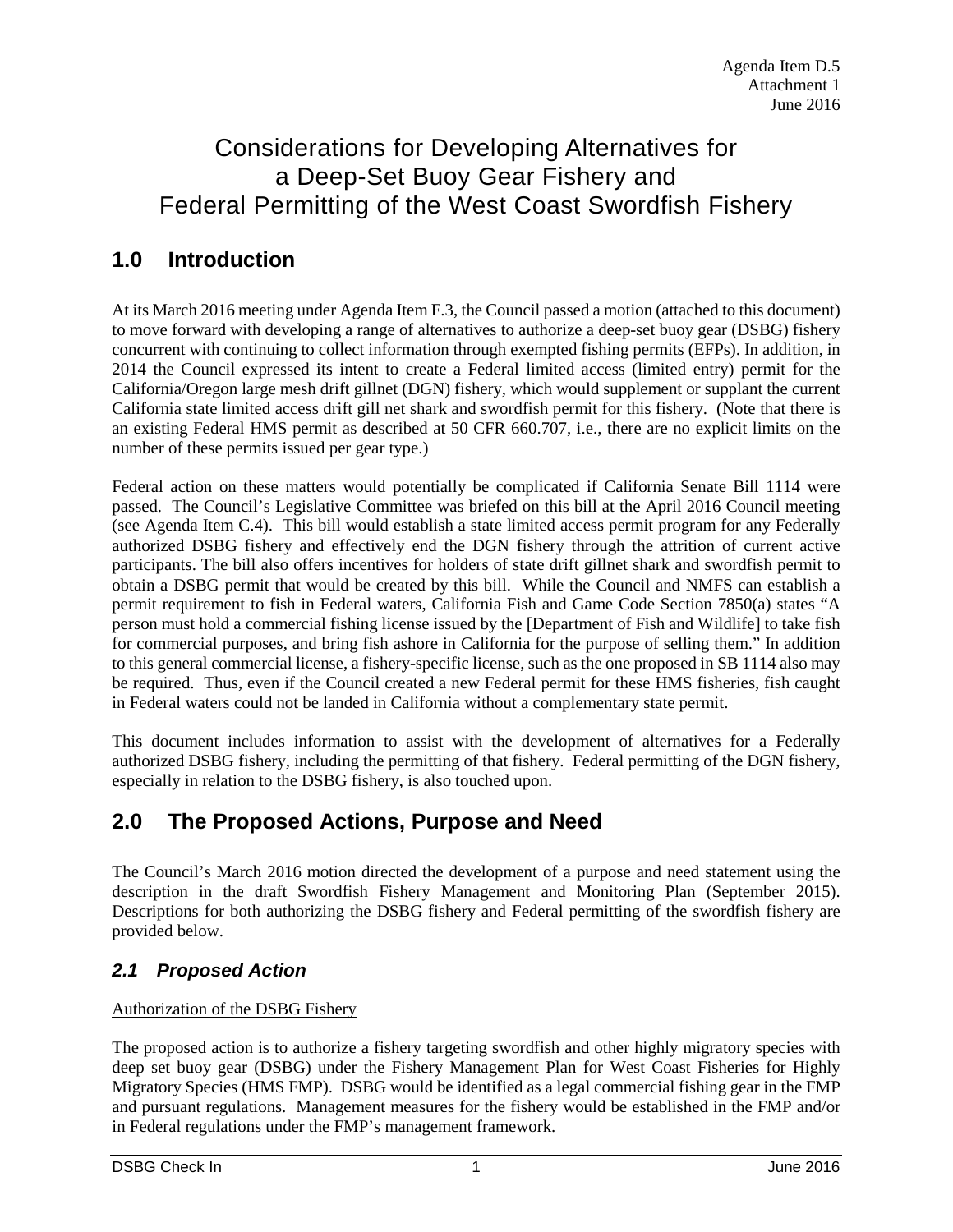#### Federal Permitting of the West Coast Swordfish Fishery

The proposed action is to establish one or more Federal permits with specified conditions (e.g., permitted gear type) for vessels harvesting swordfish in Federal waters of the West Coast EEZ and/or landing swordfish in West Coast ports.

### *2.2 Purpose and Need*

#### Authorization of the DSBG Fishery

The purpose of the proposed action is to encourage the use of a fishing gear in the West Coast commercial swordfish fishery that minimizes bycatch and bycatch mortality of finfish and protected species (including sea turtles, marine mammals, and seabirds) to the extent practicable while ensuring that the fishery remains economically viable. Research and exempted fishing trials with deep set buoy gear have demonstrated that this innovative gear type has minimal protected species interactions and finfish bycatch. Economic viability encompasses support for a swordfish fishery conducted by vessels with West Coast home ports, and increased availability of locally-caught swordfish in the market.

The proposed action is needed to address National Standard 9 and Section 303 of the Magnuson-Stevens Act to minimize bycatch and bycatch mortality and conserve non-target species to the extent practicable and better integrate fishery management under the HMS FMP with enhanced protection of ESA-listed species and other marine mammals. DSBG is also needed as a commercially viable alternative to other legal swordfish gear types, such as harpoon, to provide sustained participation in the swordfish fishery by West Coast fishing communities. In doing so, authorization of the fishery would also address National Standard 8.

#### Federal Permitting of the West Coast Swordfish Fishery

The purpose of establishing one or more Federal permits for the West Coast swordfish fishery is to allow the Council and NMFS to manage the types of gear used to harvest swordfish in Federal waters and the number of participants in the fishery. Permitting can further the goals of reducing bycatch and preventing overutilization of the resource.

## <span id="page-1-0"></span>**3.0 Deep-Set Buoy Gear Fishery Management Measures**

### *3.1 Gear Definitions*

The March 2016 Council motion directed the development of at least two alternatives for gear definitions: 1) DSBG as "traditionally" defined and referenced in the DSBG EFPs, and 2) both "traditional" DSBG and modified DSBG currently being tested by the Pflegler Institute of Environmental Research (PIER), which it refers to as linked DSBG. The HMSMT proposed a definition for "traditional" DSBG in its March 2016 report and this definition is provided below.

Deep-set buoy gear: A vertical mainline suspended in the water column from a non-compressible float system that allows strike detection, free-drifting, and from which up to three gangions (maximum of 3 hooks per piece of gear) with hooks are attached at depths greater than 90 m ( below the thermocline and targeting 250-400 m). Gear also includes a locator flag and a radar reflector or flashing strobe to minimize loss, and the gear must be "actively tended" or available for immediate servicing upon an animal taking the hook.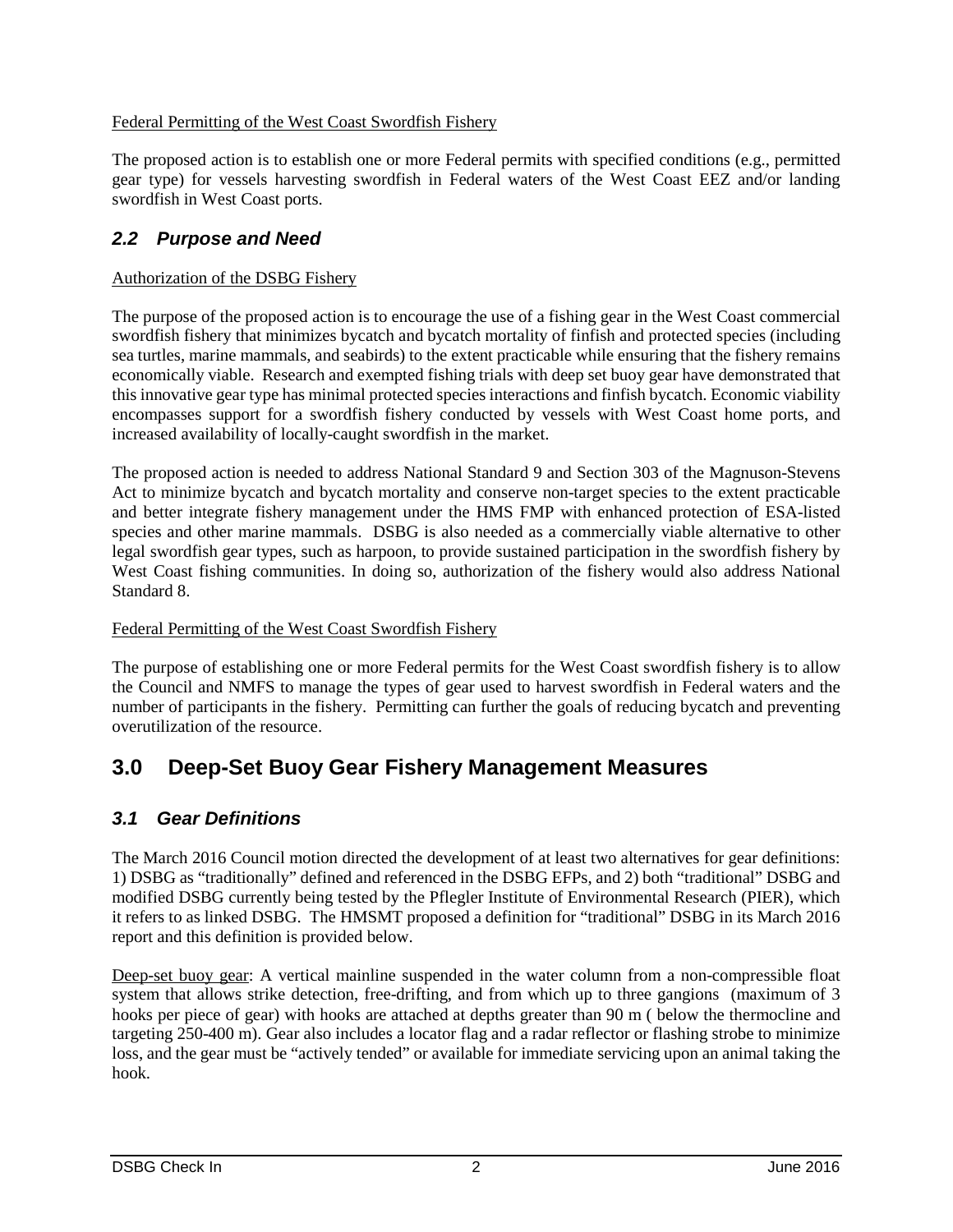If the Council decides to authorize a fishery including linked DSBG this gear would have to be defined too. As implied by the name, two or more pieces of DSBG are linked together by means of a horizontal mainline. Dr. Chugey Sepulvida of PIER, who is leading research and development on linked DSBG, suggests the gear would have following characteristics:

- Strike detection similar to DSBG.
- Horizontal mainline with serviceable links to each piece of gear are suspended at a minimum depth of 11m meters (36 feet) below surface floats.
- In addition to hook on the vertical mainlines, no more than 5 baited hooks may be affixed to any section of horizontal mainline and all hooks are maintained below a depth  $> 90$ m (targeting 250-400 m).
- No more than 15 sections of horizontal mainline are linked together with an overall footprint between terminal buoys not to exceed 5 nautical miles.
- At least one terminal buoy includes a locator flag and a radar reflector or flashing strobe to prevent loss.

The Council could consider creating two definitions, with the linked DSBG definition referencing the DSBG definition for characteristics that are the same for both configurations. This approach could make development of the fishery management package easier. First, PIER is only beginning trials on the linked DSBG type and better gear specifications are likely to come out of that process. With two definitions, changes in the linked DSBG definition would not also affect the definition traditional DSBG. Second, the two definitions provide more flexibility in the decision making process for authorizing a DSBG fishery, because the Council can weigh options that include either one or both definitions, and by extension the authorization of a fishery for just traditional gear or including the linked gear.

### *3.2 Gear Tending*

In its March motion the Council directed that alternatives be developed for: 1) requiring gear be actively tended, 2) providing incentives to actively tend gear, and 3) limiting gear (e.g., 10 buoys) to promote active tending.

An important feature of DSBG is that it is actively tended: The fisherman keeps all the deployed gear in sight and the strike indicator allows quick retrieval of a piece of gear with a fish on it. This quick retrieval helps to reduce bycatch mortality, because an unwanted species can be quickly released from the gear. Lost gear that could potentially "ghost fish" or entangle larger air breathing animals such as marine mammals and turtles is another important concern. If gear are not actively monitored the possibility of losing a piece of gear increases.

The terms and conditions for the current DSBG EFPs include a provision that "The operator of the fishing vessel must actively tend all gear at all times, and must maintain the gear within sight (typically within 2 nm of the gear) of the fishing vessel." The criteria for determining "actively tended" gear in this EFP condition is that the fisherman must keep the gear in sight, which is further specified as typically staying within 2 nm of the gear. Another condition of the EFPs is that no more than 10 pieces of gear can be deployed at any one time. Limiting the pieces of gear deployed is another way to promote or facilitate active tending, because as more gear are strung out in a line, the more difficult it would be to keep all the pieces in sight from the vessel.

Active tending also goes beyond just keeping all pieces of gear in sight. It also implies that the fisherman will quickly respond when there is a strike on a piece of gear. The EFP conditions include a requirement that "Deep-set buoy gear must be deployed as quickly as practicable, and upon detection of a strike, must be retrieved as quickly as practicable."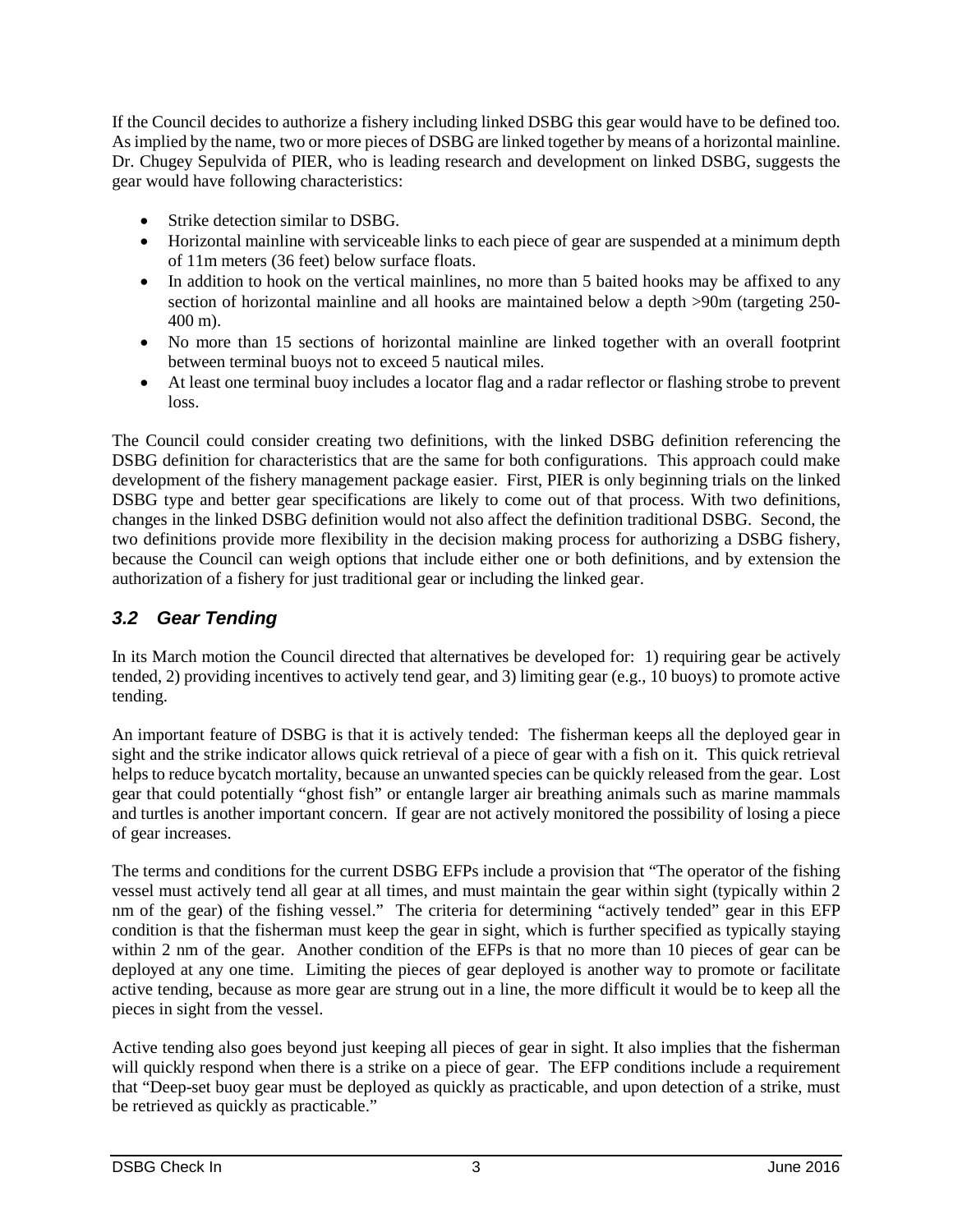It would seem difficult to enforce any general provision on active tending, because of the difficulty in judging whether any particular pattern of behavior does or does not constitute active tending. In terms of enforceability, specifying requirements such as the pieces of gear that may be deployed, minimum or maximum spacing of the gear, maximum distance across which all pieces of gear may be deployed, or maximum distance between the vessel and any one piece of gear would make determining a violation easier. On the other hand, any such specifications would reduce fishermen's flexibility to deploy the gear in such a way so as to maximize catch.

Limiting the pieces of gear that can be deployed at any one time is likely the most practicable measure to promote active tending. The EFP limitation on 10 pieces is a result of adapting requirements from the DSBG fishery in the Atlantic where oceanographic conditions are different (the strong northward flowing Gulf Stream) as well as how the gear is deployed. Experience in the Atlantic and with the DSBG EFPs demonstrates that 10 pieces of gear can be actively tended and establishing a limit lower than this could jeopardize the economic viability of the fishery. The question then resolves to whether the limit should be increased beyond 10 pieces. With no prior experience through research and trials to go on, it is difficult to determine whether increasing the number of pieces deployed would compromise active tending and/or increase the risk of lost gear. PIER's design of linked DSBG envisions the deployment of more pieces, up to 20, at any one time. This is consistent with the objective of designing a gear better matched to a larger volume fishery, comparable to DGN. However, this is a different gear configuration and future research results are not likely applicable to the traditional, independently deployed DSBG configuration.

The Council motion also references the creation of incentives to promote active tending. This is more of a "bottom up" approach that allows the individual to weigh the costs and benefits of his or her particular behavior when it comes to tending the gear. California SB 1114 includes provisions at section 8584.5 directing the California Department of Fish and Wildlife (CDFW) to "establish measures and incentives that are needed to prevent, reduce, and eliminate the incidence of derelict deep set buoy gear left at sea to the extent that these measures are not established pursuant to Federal law." Such measures "may include, but are not limited to, all of the following: (1) Registration of individual buoy systems under a tag issued by the department. (2) Requirements for labeling gear. (3) Incentives for the retrieval and retention of gear, including, fees for the issuance of buoy tags to replace lost buoy tags and time delays for the issuance of replacement buoy tags." Note that these provisions are conditioned on Federal action. Thus even if this bill passes into law there still would be scope for the Council to develop incentive-based provisions.

### *3.3 Geographic Area*

The Council's March motion provided guidance that the gear should be initially limited to Federal waters off California. To date, most research and development and EFP fishing has occurred in the Southern California Bight. Historically productive swordfish fishing grounds for the DGN fishery extended north of Point Conception. However, outside the Bight weather can be worse, especially during fall and winter months when the DGN fishery is most productive. To date, DSBG has been envisioned for smaller vessels, in a small scale fishery; this better matches costs to the relatively low yield realized from DSBG. Small vessels may have difficulty operating in the ocean conditions found outside the Bight. Protected species interactions and finfish bycatch rates may differ in some areas outside the Bight as well.

The Council should articulate the management concern that would be addressed by any restriction on the area of operation for a DSBG fishery beyond the stipulation that it be in Federal waters off California. Factors that may be considered in determining the area of operation include: 1) Increased risk of lost gear (for example, in rough seas); 2) Increased bycatch potential, especially for marine mammals, sea turtles, or seabirds; and 3) Gear conflicts within a DSBG fishery or between a DSBG fishery and other fisheries.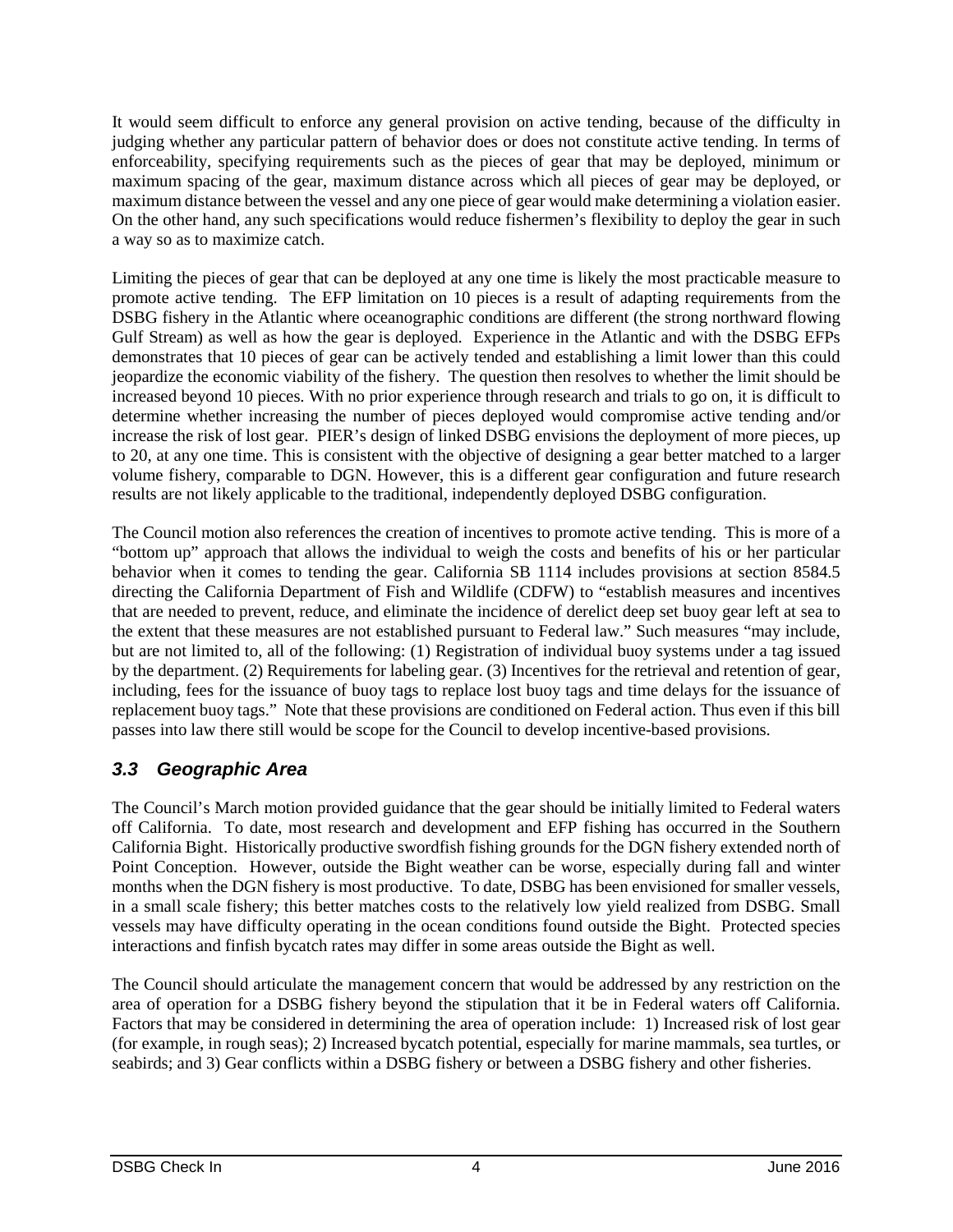### *3.4 Target and Prohibited Species*

The motion also specified that the target species should be defined as in the EFP terms and conditions with prohibited species and incidental catch allowances defined as in the HMS FMP.

From a regulatory standpoint target species are only defined with respect to restrictions on retention. Any species that can be retained is a potential target species, although in most fisheries it is easy to identify one or a few species that make up the bulk of landings and are therefore considered the target species of the fishery. Swordfish are the target of DSBG but other marketable species may be caught.<sup>[1](#page-4-0)</sup> To specify the range of target species, regulations could specify either species that may be retained or those that must be released back into the water.

Federal regulations at 50 CFR 660.702 define prohibited species as "any highly migratory species for which quotas or catch limits under the FMP have been achieved and the fishery closed; salmon; great white shark; basking shark; megamouth shark; and Pacific halibut." At 50 CFR 660.705, prohibitions include "(e) When fishing for HMS, fail to return a prohibited species to the sea immediately with a minimum of injury, except under the following circumstances: (1) Any prohibited species may be retained for examination by an authorized observer or to return tagged fish as specified by the tagging agency. (2) Salmon may be retained if harvested in accordance with subpart H of this part, and other applicable law. (3) Great white sharks, basking sharks, and megamouth sharks may be retained if incidentally caught and subsequently sold or donated to a recognized scientific or educational organization for research or display purposes. (4) Pacific halibut may be retained if harvested in accordance with part 300, subpart E of this Title, and other applicable law."

Incidental catch allowances as specified at 50 CFR 660.711 apply to non-HMS fisheries (small mesh gillnet, bottom longline, trawl and pot gear) with respect to the retention of HMS. This section also prohibits the sale of marlin by HMS permitted vessels.

### *3.5 Other Topics*

The Council's March guidance motion stated the terms and conditions in the current DSBG EFPs, along with topics discussed in reports submitted under DSBG scoping at the March 2016 meeting, should be taken into consideration in developing alternatives.

#### Catch Accounting: Observer Coverage and Logbooks

Regulations governing observer coverage (50 CFR 660.719) establish a requirement that any HMS permitted vessel must accommodate a NMFS certified observer if required by the agency. The level of observer coverage is thus left up to agency discretion. Any observer requirement represents a tradeoff between gathering data on the fishery and the cost of observer deployment. Generally, observers are used to verify bycatch of finfish and protected species, because retained catch is monitored dockside. Observers may carry out other scientific duties such as collecting biological data (lengths, aging structures, etc.) and opportunistic sightings of species of interest (e.g., marine mammals). In weighing the costs and benefits NMFS often does not require observers in a fishery; one example is the surface hook-and-line fishery for North Pacific albacore. This fishery has demonstrably very low bycatch so it is difficult to justify the cost of observers. Another consideration is whether the agency or the industry bears the cost of observers.

<span id="page-4-0"></span><sup>&</sup>lt;sup>1</sup> According to [PIER's March 2016 report,](http://www.pcouncil.org/wp-content/uploads/2016/03/F2a_Sup_DSBG_PPT_ChugeySepulveda_MAR2016BB.pdf) during 2015-2016 EFP trials marketable species caught were 142 swordfish, 69 bigeye thresher shark, five escolar, and two opah.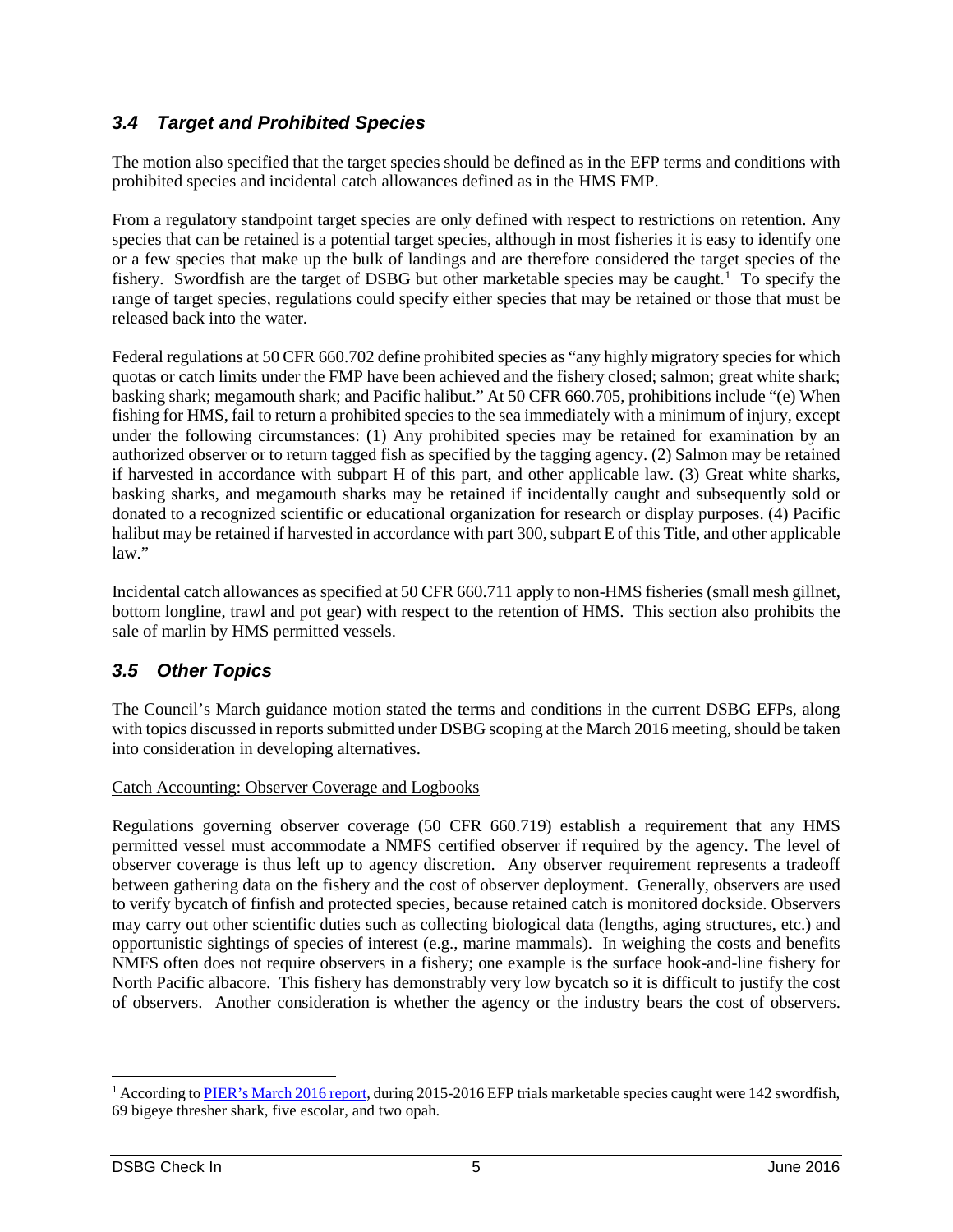Given the envisioned scale of a DSBG fishery, expecting industry to pay a substantial portion of any observer cost is likely to jeopardize the economic viability of the fishery.

Regulations (50 CFR 660.708) establish a logbook requirement for all Federal HMS permitted vessels. Although logbooks rely on self-reporting, they can be another valuable source of information for operational information (e.g., time and location of catch). As part of authorizing the fishery, specific requirements, such as the layout and contents of the DSBG logbook would have to be determined. The Council may wish to review existing HMS logbooks and make recommendations on the contents of a DSBG logbook.

#### Multiple Gear Types on a Trip

Regulations governing the use of multiple gear types during a single trip should also be considered. For example, given the noted similarities between DSBG and harpoon in terms of scale and product, fishermen may want to use both of these gears either on the same trip or simultaneously (consistent with active gear tending) in some form of hybrid fishery. If multiple gears are allowed, measures to accurately account for catch by gear type should be required.

#### Season

The HMS FMP and regulations (50 CFR 660.709(b)) establish a fishing season for all species beginning on April 1 and ending March 31 of the following year. Dr. Sepulveda of PIER expects that the DSBG may operate in summer months when deliveries of swordfish to market from other fisheries slows, but swordfish abundance off the West Coast increases in the fall and winter. At this time there is no information that suggests anything other than a year round season is necessary for management purposes (stock conservation, bycatch mitigation, etc.).

### **4.0 Managing the Deep-Set Buoy Gear Fishery through Exempted Fishing Permits**

At the March 2016 Council meeting, CDFW submitted a report (Agenda Item F.3.a, Supplemental CDFW Report) noting that "Despite promising preliminary results, California Department of Fish and Wildlife believes that scoping for authorization is somewhat premature at this time..." An alternative rapid authorization of the fishery would be to continue managing and expanding the fishery through issuance of EFPs. In June 2016, under Agenda Item D.3, the Council will review and grant preliminary approval to new EFP applications. This is an opportunity to find out if additional fishermen come forward to apply for an EFP for DSBG. However, there are a number of disadvantages to this sort of "wait and see" approach that relies on individuals to come forward with applications. This approach would be inefficient and uncertain if the Council decides that over the medium term (e.g., 4-6 years), managing the fishery under EFPs is the best course of action. It would be better to actively solicit a sponsor for an EFP under which multiple vessels could fish. The PIER EFP is doing this on a small scale, but PIER may not be interested in sponsoring an expanded EFP that is essentially for management purposes, because it is a research organization.

State agencies have sponsored EFPs in the past; in the groundfish fishery the arrowtooth flounder EFP was sponsored by the Washington Department of Fish and Wildlife and the selective flatfish trawl EFP was sponsored by Oregon Department of Fish and Wildlife. Other potential sponsors might be found in the private sector among industry or environmental advocacy organizations. Some nongovernment organizations have shown strong support for the use of DSBG. Under the sponsorship model, the sponsor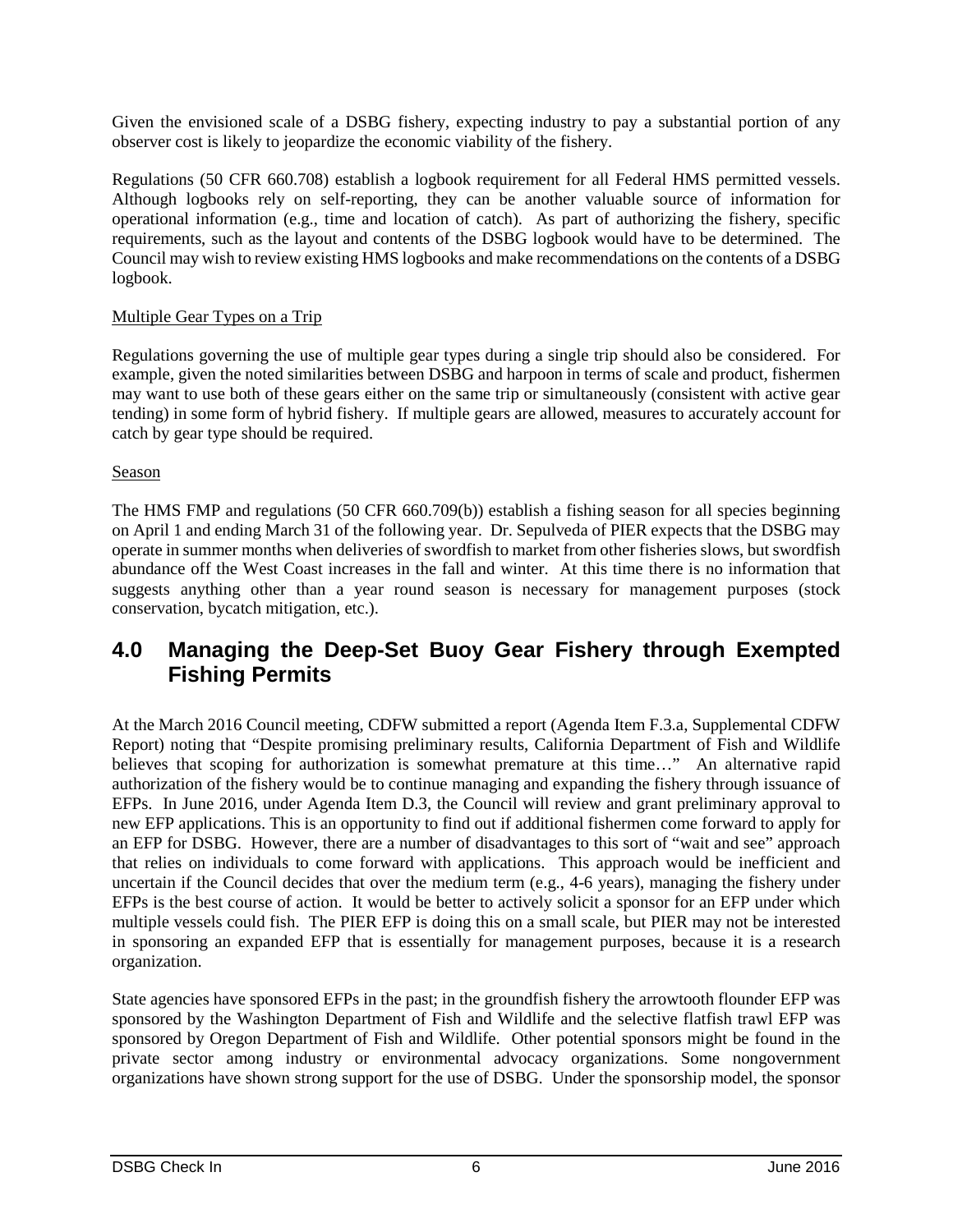would recruit participants and provide training (or contract with PIER to provide training), propose management measures as terms and conditions on the EFP, and, as appropriate, provide observer coverage.

In 2014 the Council solicited EFP proposals to test alternative gear types or new approaches for using large mesh drift gillnet gear through a widely circulated notice. As it turned out, the deadline for receiving proposals was extended to March 2015 in order to garner a sufficient number of applicants. The Council could solicit EFP proposals specifically for an organization willing and able to sponsor multiple fishermen to use DSBG. The Council could specify an initial set of terms of conditions including some minimum competency qualifications for the sponsoring organization. As noted, the terms and conditions would essentially serve as the management measures that might eventually be implemented in an authorized fishery. The qualifications could also include some minimum and/or maximum number of participating vessels. Through periodic review and renewal of the EFP the Council could recommend adjustments to the terms and conditions that could help in crafting the set of management measures implemented for an authorized fishery.

# **5.0 Swordfish Fishery Permitting**

In 2014, when the Council initially expressed an interest in taking a holistic approach to managing the West Coast swordfish fishery, one objective was to create a Federal limited access permit for the DGN fishery, which would either supplant or supplement the existing California drift gill net shark and swordfish permit established at section 8561(a) in the California Fish and Game Code.<sup>[2](#page-6-0)</sup> The Council has also discussed including a Federal limited access permit as a component of authorizing a DSBG fishery. The Council and stakeholders have also considered the linkage between these fisheries. Some stakeholders advocate an explicit transition of DGN fishery participants to the use of other gear types, particularly DSBG, although pelagic longline is another proven gear type for targeting swordfish and producing higher catch volume.

California Senate Bill 1114 presents both challenges and opportunities. If passed, it would seem to substantially impair the Council's ability to design a Federal permitting regime for DGN and DSBG fisheries, because it would revise (in the case of DGN) or create (for DSBG) state permit regimes.<sup>[3](#page-6-1)</sup> While the Council and NMFS have the authority to establish a permitting regime for fisheries in Federal waters, it is unclear how any discrepancies between potential Federal and state permitting regimes would be resolved. The Federal council system is intended to be a forum to coordinate management priorities and actions between the states, the Federal government, and stakeholders. Unfortunately, this legislative action would seem to compromise the Council's ability to mediate between these interests.

SB 1114 presents an opportunity, because it contains a variety of concrete proposals for permitting the DGN and DSBG fisheries. These elements of the bill could be a starting point for designing a Federal permitting regime, which would be made more relevant if the bill does not pass into law. These elements include:

- Defining and eliminating "latent" DGN permits.
- Prohibiting the transfer of DGN permits by "actively fished" DGN permit holders, effectively phasing out the fishery through attrition.

<span id="page-6-0"></span> $2$  The Council established a control date of June 23, 2014, that may be used as a reference for allocation decisions when considering potential future management actions to limit the number of participants in the large-mesh drift gillnet (DGN) fishery, published as an Advanced Notice of Propose Rulemaking (79 FR 64161, October 28, 2014).

<span id="page-6-1"></span><sup>&</sup>lt;sup>3</sup> The Acting Executive Director, on behalf of the Council, sent a letter to SB 1114's sponsor, Senator Ben Allen, on April 26, 2016, expressing concern that if the bill is enacted it would materially impair the Council's ability to manage HMS FMP fisheries.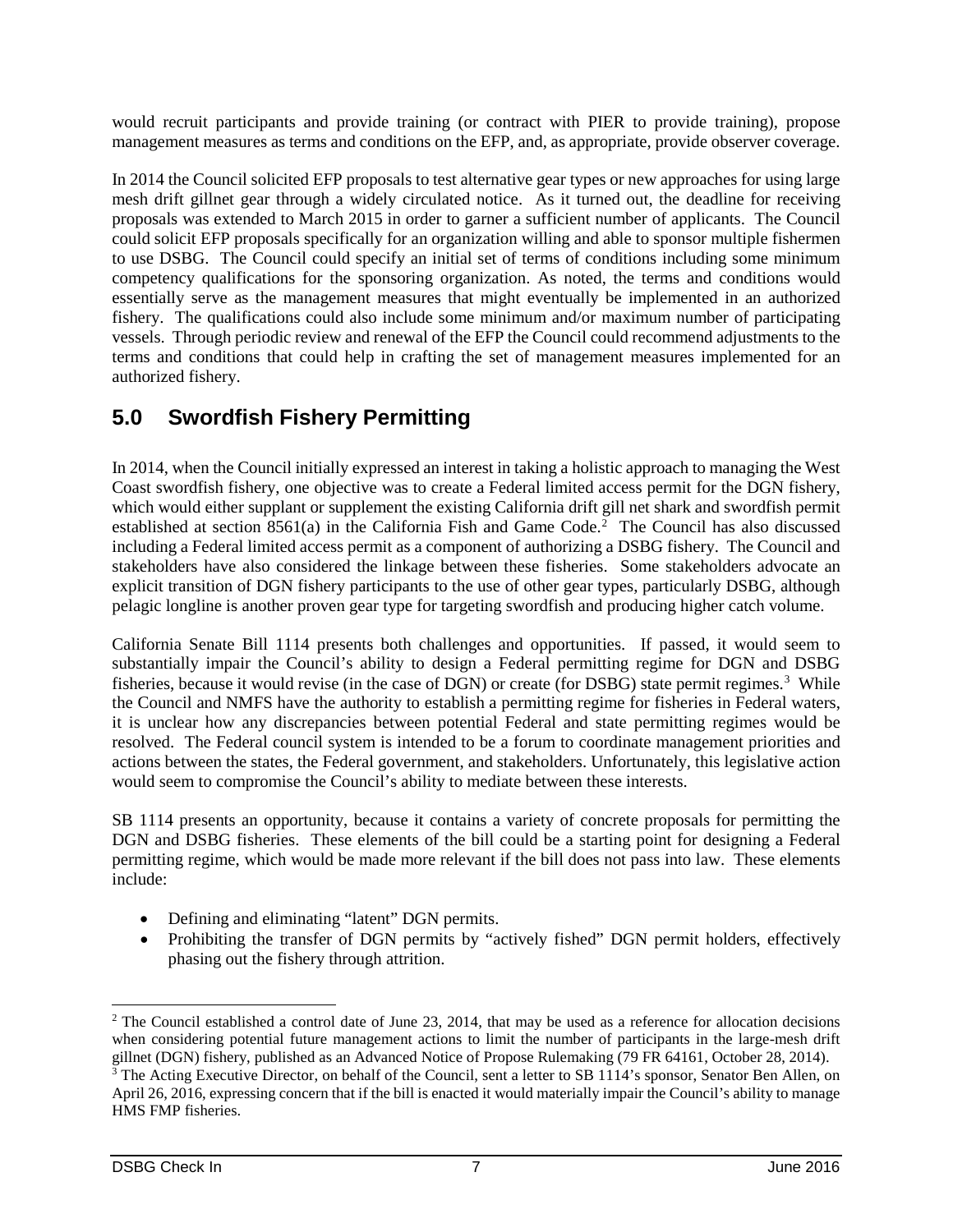- Establishing qualifications for a DSBG permit that favor DGN permit holders and DSBG EFP participants.
- Establishing incentives by granting additional permits to "actively fished" DGN permit holders and DGN permit holders that participate in a Federal DSBG EFP.
- Establishing deadlines for surrendering DGN permits to obtain additional DSBG permits.

If SB 1114 passes into law, clearly the Council has the option of deferring these swordfish permitting issues to the state. For the DSBG fishery, the permitting regime in SB 1114 is contingent on Federal authorization of the fishery, giving the Council and NMFS responsibility to implement all other features of a management framework.

# **6.0 Structuring Alternatives**

The use of alternatives as a decision making tool arises from the requirements of the National Environmental Policy Act (NEPA) and its implementing regulations. NEPA requires the alternative of no action and all "reasonable" alternatives to no action. In this case the no action alternatives are not to authorize a DSBG fishery and not to implement any additional limited access permits for the West Coast swordfish fishery.

Alternatives may take a "programmatic" form or a "program component" form. In the programmatic approach each alternative contains all the components necessary to implement the management framework. [4](#page-7-0) This approach fosters a holistic analysis in relation to the overall objectives entailed in each proposed management framework, but can make it difficult to compare the pros and cons of particular elements within the overall management proposal. Under the program component approach, sets of alternatives for each measure in an overall management framework are described. The decision maker then chooses one preferred alternative from each list of alternatives to construct the management framework. This allows more detailed comparison of different approaches to specific measures but may make it more difficult to evaluate how the parts relate to the whole. The Council may wish to provide guidance on its preferred approach to structuring the alternatives in addition to the specific guidance about the contents of the alternatives.

Conceiving and presenting alternatives in a matrix form can be a useful approach for specifying program components and different ways they can be combined to construct programmatic alternatives. In such a matrix the rows represent program components while the columns represent programmatic alternatives. The Council March motion and the discussion in section [3.0](#page-1-0) of this document can be used to construct a list of program components that need to be considered. Some of these components, such as a logbook requirement, may not benefit from the consideration of alternative approaches and can be considered the same across a range of programmatic alternatives. [Table 1](#page-8-0) is an example of such a matrix. If the programmatic approach to constructing alternatives is used, a starting point would be to identify the objective of each alternative management program, as suggested in [Table 1.](#page-8-0)

<span id="page-7-0"></span> <sup>4</sup> NEPA regulations introduce the concept of a "programmatic" impact analysis (that is, an analysis of a "program or policy statement") in the context of "tiering" from a "broad" analysis to a "site specific" analysis. The use of the term programmatic here shouldn't be confused with its use in the regulations and NEPA practice that has evolved out of the interpretation of the regulations.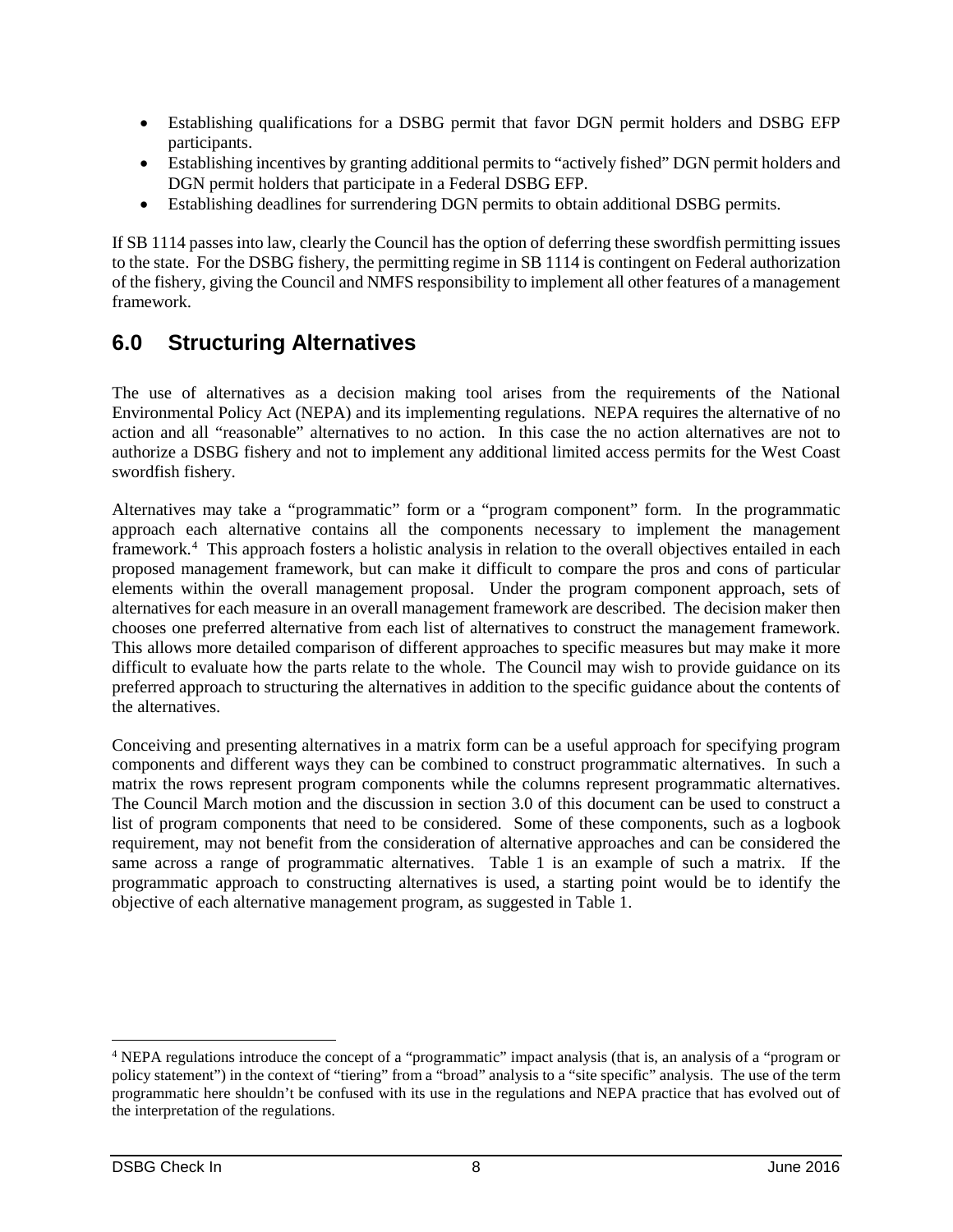|  |  | Table 1. Example of a matrix for developing management framework alternatives. |  |
|--|--|--------------------------------------------------------------------------------|--|
|  |  |                                                                                |  |

<span id="page-8-0"></span>

|                        | <b>No Action</b> | <b>Alternative 1</b>    | <b>Alternative 2</b> | <b>Alternative 3</b>      | <b>Alternative 4</b>  |
|------------------------|------------------|-------------------------|----------------------|---------------------------|-----------------------|
| <b>Example Program</b> | None             | Rapid implementation of | Manage fishery with  | Establish a closely       | Establish a large     |
| Objective              |                  | a basic management      | EFPs and defer       | regulated initial fishery | fishery and allow     |
|                        |                  | framework               | authorization        | tied to DGN transition    | gear variation (e.g., |
|                        |                  |                         |                      |                           | linked DSBG)          |
| Gear definitions       |                  |                         |                      |                           |                       |
| Gear tending           |                  |                         |                      |                           |                       |
| Geographic area        |                  |                         |                      |                           |                       |
| Prohibited species     |                  |                         |                      |                           |                       |
| Catch accounting       |                  |                         |                      |                           |                       |
| Multiple gears         |                  |                         |                      |                           |                       |
| Season                 |                  |                         |                      |                           |                       |
| Permitting             |                  |                         |                      |                           |                       |